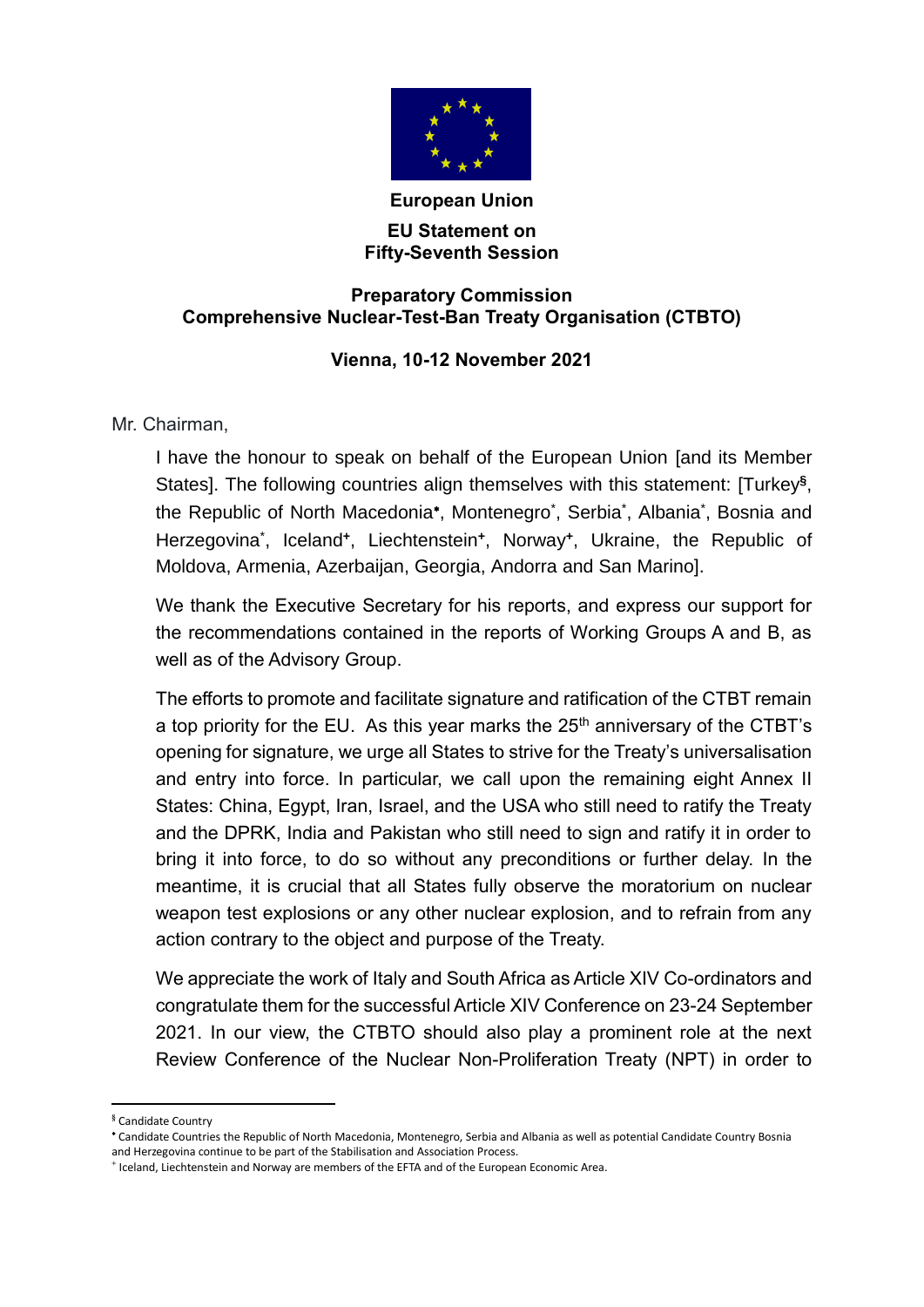keep the CTBT high on the international agenda. Ahead of the next NPT Review Conference in January 2022, the EU will submit a Working Paper in support of the CTBT and its swift entry into force.

## Mr. Chairman,

The International Monitoring System (IMS) and the International Data Centre (IDC) have proved their unique ability to provide State Signatories with independent and reliable means to detect nuclear tests. We commend the Provisional Technical Secretariat (PTS) for assuring their uninterrupted service during these difficult times. However, the highly sophisticated CTBT verification system, including the further development of on-site inspection operational capabilities and related capacity-building activities require substantial financial input. It is therefore crucial for the operation of the verification regime of the Treaty, and for the wider organization's financial health, that all States demonstrate their political commitment and honor their legal obligation to pay their assessed contributions, on time and in full.

The EU, in accordance with our continued political and financial commitment to the Organisation, continues to provide significant voluntary contributions to support the verification regime as well as capacity building and outreach, particularly in developing countries. EU Council Decision VII has supported capacity building and training activities in Latin America and the Caribbean, South-East Asia, the Pacific and the Far East, the Middle East and South Asia, Eastern Europe and Africa regions. The latest contribution, through EU Council Decision VIII amounting to 6.3 million EURO, will also benefit the Pilot Project, and cover, inter alia the procurement of six additional Capacity Building Systems (CBSs).

The EU and its Member States would like to thank the PTS and reiterate their support for the revised final 2022-2023 Programme and Budget Proposals.

It is in the interest of the international community to ensure that the verification regime can display its full potential, even prior to the CTBT's entry into force. To this end, mobile monitoring systems are therefore essential for the functioning of the IDC in helping to further understand the global background for all four IMS technologies. Such background studies using mobile monitoring systems not part of the IMS have been going on for years to improve the performance of the verification regime and ensure the correct detection of events. Therefore, this activity is part of, and helps carry out the mandate of the PTS. We would like to express our appreciation to the Ambassadors of Switzerland and South Africa, as facilitators, for their work on this issue, as well as for their updated report and to this session. They have spared no effort to make us progress towards a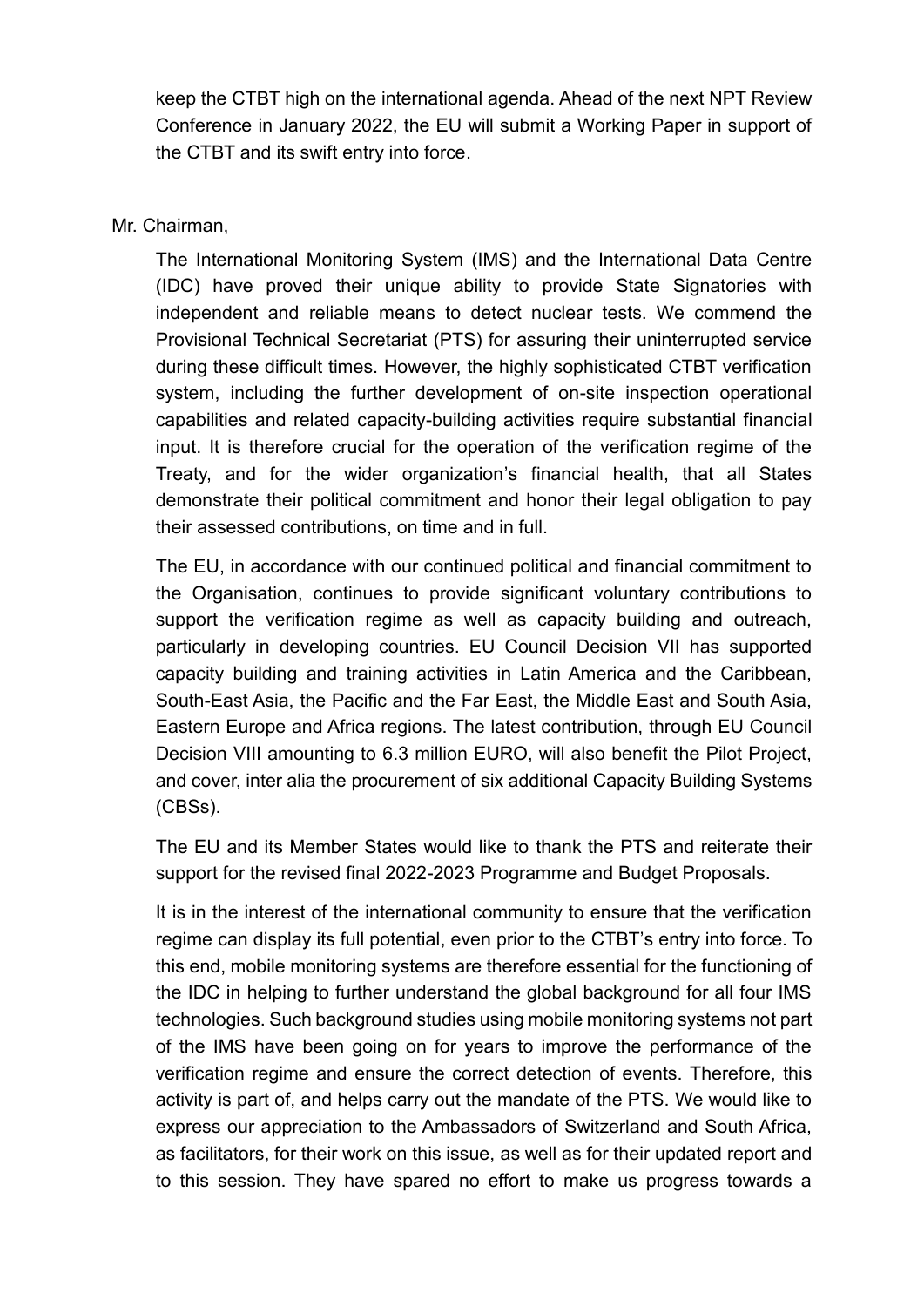consensus approach on the guidelines related to the deployment of such devices. It appears that some work remains to be done but the progress achieved so far can pave the way for a final consensus document. Therefore, we support the continuation of discussions under the guidance of a new team of cofacilitators.

Furthermore, the EU recalls the valuable work of the Philippines together with New Zealand on methods of work and Chile on developing guidelines for holding non-scheduled sessions of the Commission. We encourage further consideration of these issues by the Commission with a view to achieving further progress.

The EU wishes to reiterate its support for the establishment of the position of Chief of Cabinet in the Office of the Executive Secretary in line with the PTS proposal. We believe that the creation of such a post will facilitate the work of the Executive Secretary especially in the area of strategic planning and liaising with the policy-making organs. We note that according to the proposal the new post will be effected in a budget neutral manner. We welcome the revised PTS documents (CTBT/PTS/INF/1600 and REV.2) that provide further necessary details and look forward to taking an early consensus decision.

Regarding appointments and elections, the EU would like to express its appreciation to the Kingdom of the Netherlands for putting forward the candidature of Professor Dr. Läslo G. Evers for the position of Vice-Chairperson of Working Group B and express our full support. We encourage all regional groups to identify and put forward candidacies so that Chairperson of Working Group A and Vice-Chairperson positions in both working groups can be filled accordingly. We would also like to reiterate our support to the nomination of Ms Rashmi Rajyaguru by the UK, as new Chair of the Advisory Group. Regarding appointments to the Advisory Group, we encourage States to ensure that they nominate experts of high recognised standing and experience in financial matters at the international level. We would underline that any discussion of possible procedures for the appointment of the Chairperson and Vice-Chairpersons of the Advisory Group should not delay the appointment of current candidates.

On the appointment of the External Auditor, the EU would like to thank the current External Auditor from Thailand for their work and both candidates for their qualified nominations, as well as for the additional information provided during the informal consultations convened by the Working Group A Chair. According to the CTBTO Financial regulations, the External Auditor should be designated by the 1<sup>st</sup> of January 2022. Therefore, a swift choice should be made, based on objective criteria. At a time of serious financial constraint, the criterion of the best value for money is one important consideration to take into account. We look forward to a prompt consensus decision on this matter.